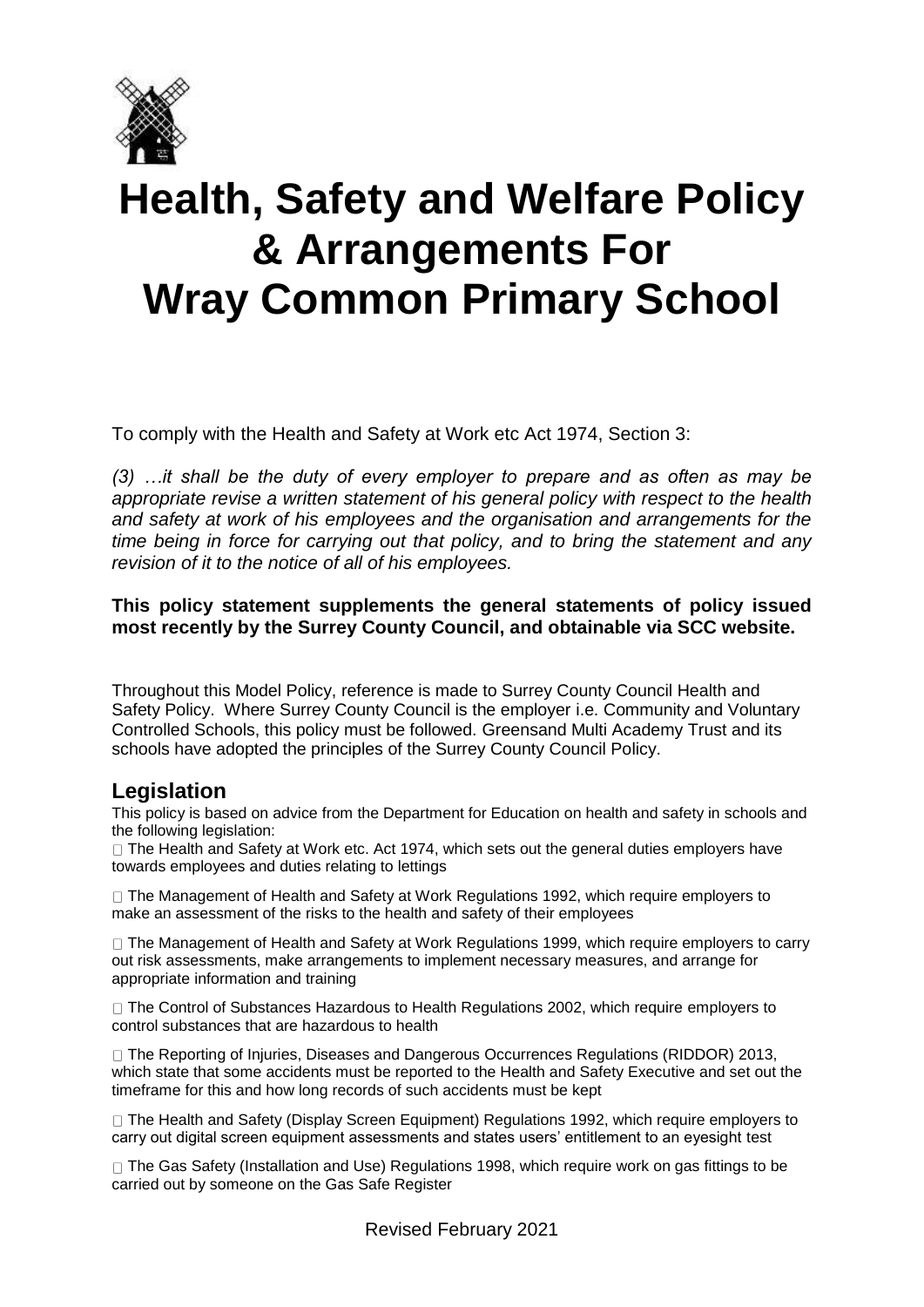□ The Regulatory Reform (Fire Safety) Order 2005, which requires employers to take general fire precautions to ensure the safety of their staff

 $\Box$  The Work at Height Regulations 2005, which requires employers to protect their staff from falls from height

The school follows national guidance published by Public Health England when responding to infection control issues.

This policy complies with our funding agreement and articles of association.

# **Health, Safety & Welfare Policy & Arrangements For**

**Wray Common Primary School**

- Part 1: Statement of General Policy on Health, Safety and Welfare
- Part 2: Organisation and Responsibilities for Health, Safety and Welfare
- Part 3: Arrangements and Procedures for Health, Safety and Welfare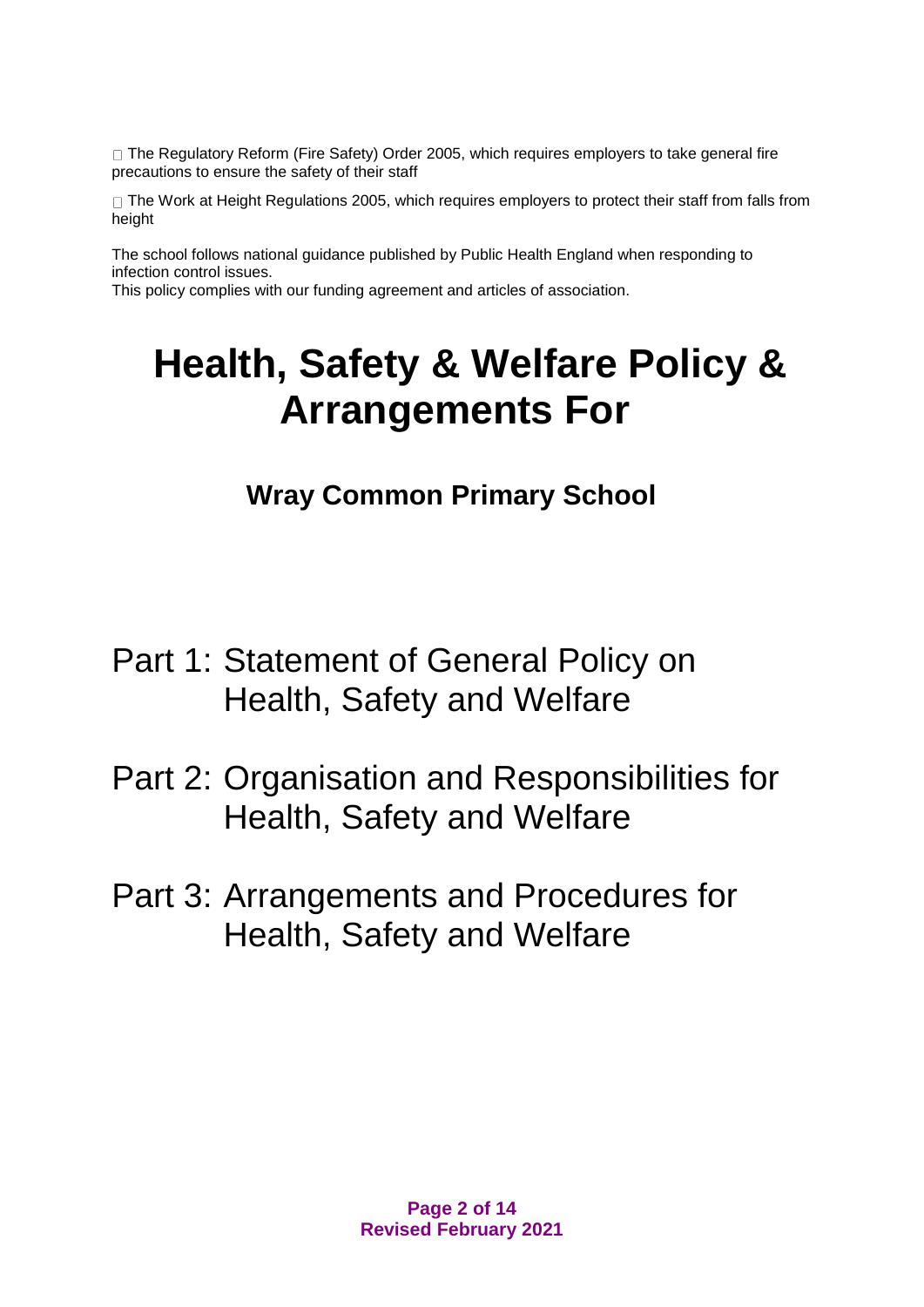## **Part 1: Statement of General Policy on Health, Safety and Welfare**

- 1. The Governing Body & Headteacher of Wray Common Primary School:
	- Recognise and accept their responsibilities to provide a safe and healthy working environment for all employees, students and visitors,
	- Act in accordance with the general H&S policy.
	- Require all managers, in the school community, to act in accordance with the school's H&S policy and procedures, and require same of persons that they supervise and take responsibility for.
- 2. The Governing Body & Headteacher will provide, as necessary, policy, procedures, arrangements and supervision, sufficient to ensure compliance with all relevant H&S legislation and will, so far as is reasonably practicable, ensure:
	- A school/workplace in a safe condition.
	- A safe working environment.
	- Safe systems of work.
	- Safe plant and equipment.
	- Safe access and egress to all areas of the school.
	- The safety of articles and substances for use at work and in school.
	- Sufficient instruction, information, training and supervision
- 3. In support of the above, the Governing Body & Headteacher will ensure an adequate process for all necessary risk assessments for the school to be carried out and communicated to all relevant persons, and for any significant findings to be properly incorporated into the school's H&S procedures.

### *Signature Signature*

*Tori Perrot & George Merryweather,Co-Chairs of Governors* *Lloyd Murphy, Headteacher*

*Date: Date:*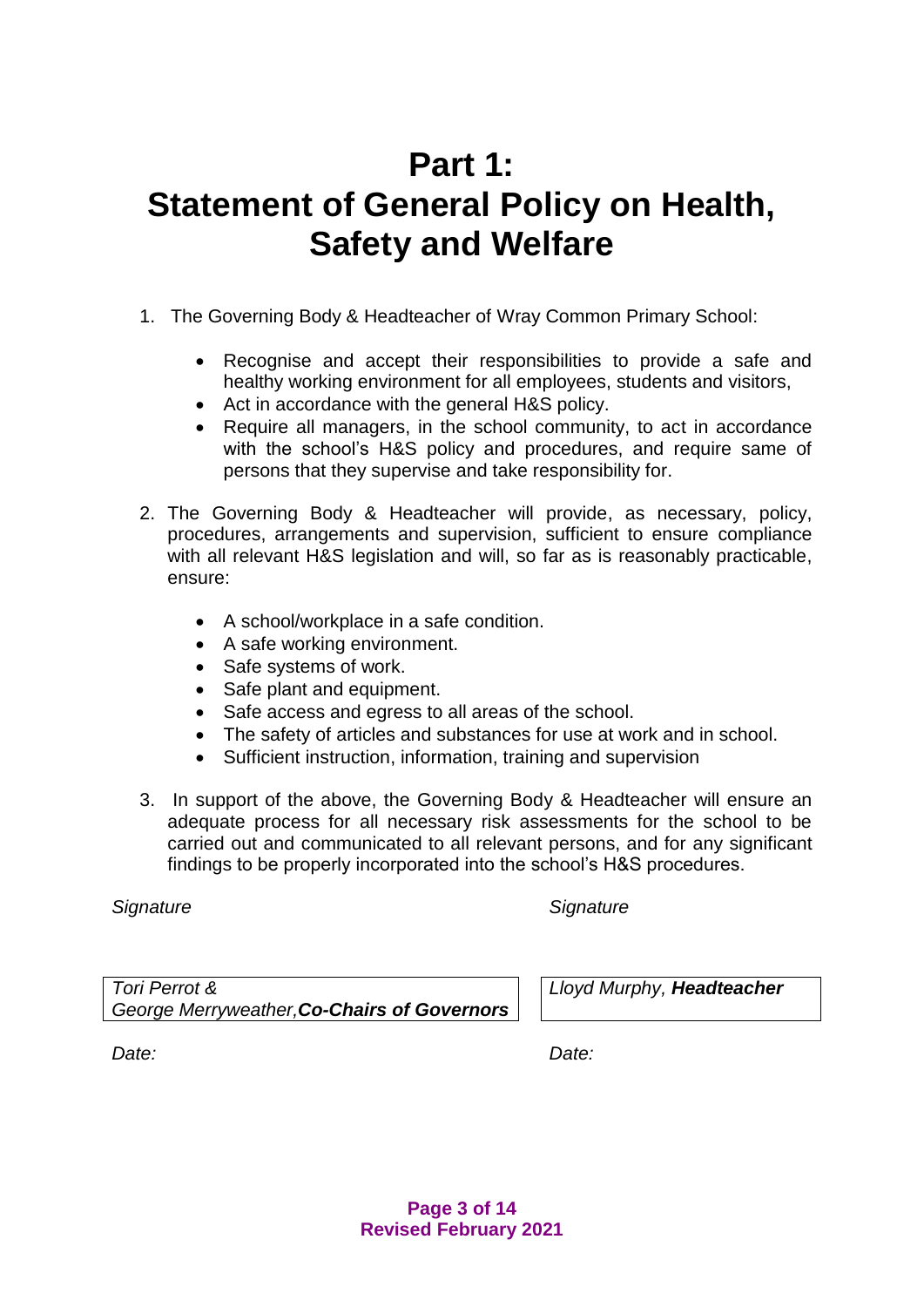## **Part 2: Organisation and Responsibilities for Health, Safety and Welfare**

The following H&S organisational structure, and roles and responsibilities are approved by the Governing Body & Headteacher of Wray Common Primary School.

## **1. The Governing Body**

The Governing Body approves the H&S Policy of the school and monitors its successful implementation. The Governing Body further ensures, as administrators of the school's delegated budget that sufficient and appropriate resources are allocated to implement the H&S Policies. The Governing Body will specifically:

- 1.1 Include Health and Safety targets in the School Development Plan. Targets may include:
	- Provision of facility for health and safety purposes.
	- Reductions in accidents/incidents.
	- Training for Governors/staff and
	- Revision of policy/procedure
- 1.2 Nominate a Governor (H&S) as the H&S link between the Governing Body and the wider school community, who will stay up to date with school H&S initiatives and inform the Governing Body accordingly. This will be fulfilled at Wray Common Primary School by the LGB Resources Committee.
- 1.3 Be informed and updated of Surrey County Council's H&S Policy, and receive advice and support from the central team at Greensand Multi Academy Trust.
- 1.4 Ensure that H&S is an agenda item on the termly LGB Resources meetings when H&S data is reviewed, mainly:-

-Previous H&S walk observations and actions taken -School accident/incident data or log -Relevant new information received from Greensand MAT, Surrey CC or its advisors.

If there is an urgent need then information will be communicated to governors outside of the formal meeting process.

1.5 Facilitate any necessary review of the school's H&S policy and procedure as may become apparent via the strategies above.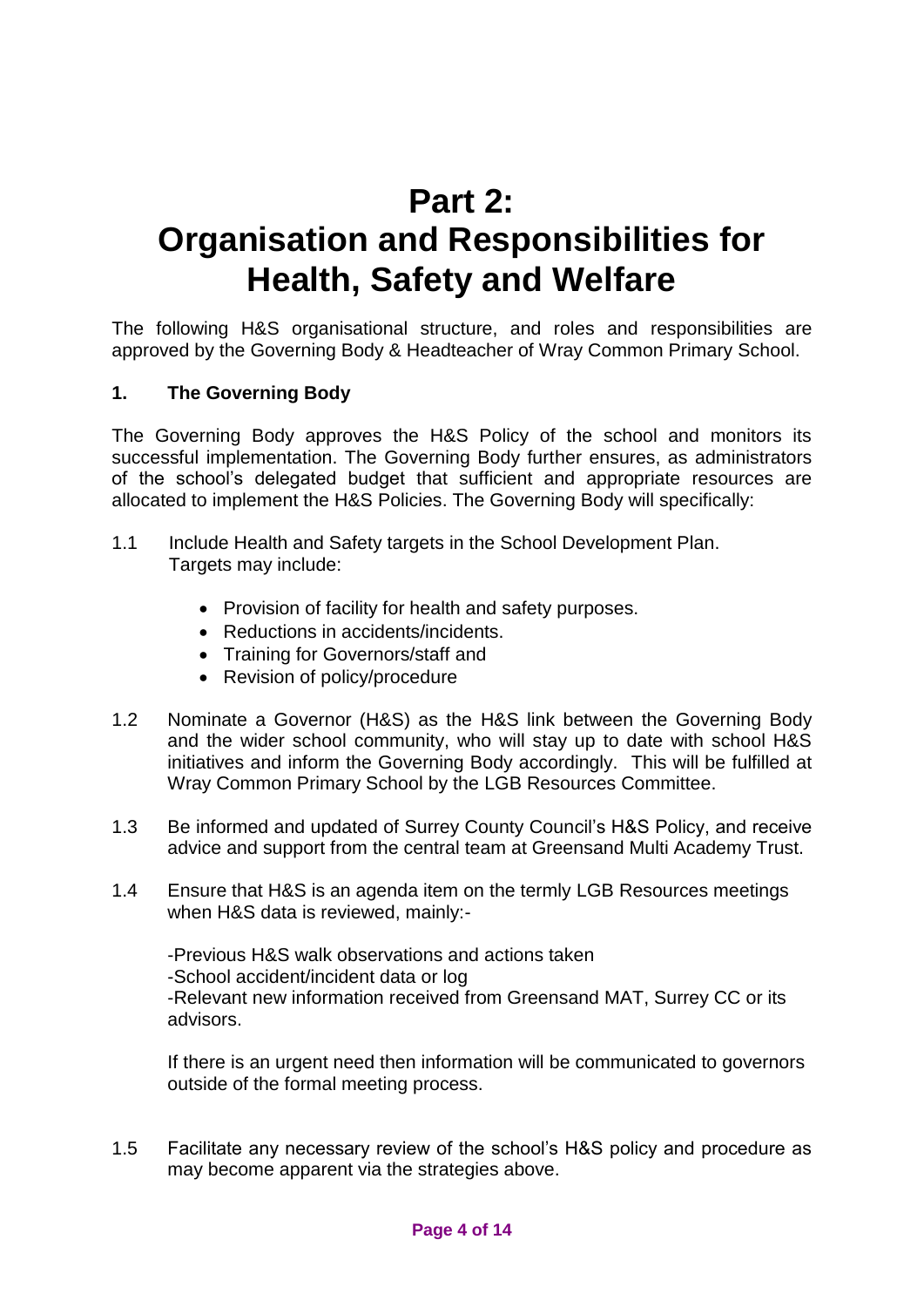## **2. Headteacher**

As Senior Manager for the premises and of all on & off site school related activities, the Headteacher is responsible for the day to day management of H&S. The Headteacher will advise GMAT/Governors of any H&S issue where their support or intervention, either via system or finance, is necessary & appropriate in order to effect the requirements of this policy. In particular the Headteacher will ensure that:

- 2.1 The contents of this policy are brought to the attention of all relevant persons.
- 2.2 A process for risk assessments is applied within the school, and that:
	- All appropriate areas/activities are covered, *(as per "core" Risk Assessment schedule attached, together with any risks identified as specific to the school).*
	- Appropriate control measures are implemented, and that
	- Assessments are monitored and reviewed as necessary.
- 2.3 There is a management system for monitoring the effectiveness of health and safety arrangements, which form part of this policy.
- 2.4 Appropriate staffing levels for safe supervision are in place.
- 2.5 An adequate schedule of inspection & maintenance is in place to ensure a place of work in a safe condition and a safe working environment. Inspection and maintenance will include:
	- The fabric of the building.
	- Play equipment.
	- Fire appliances.
	- Boiler/heating systems.
	- Portable electrical appliances.
	- Water systems.
	- Swimming pool.
	- First Aid/medical facility and equipment.
	- Premises staff equipment.
	- Curriculum specific e.g. gymnasia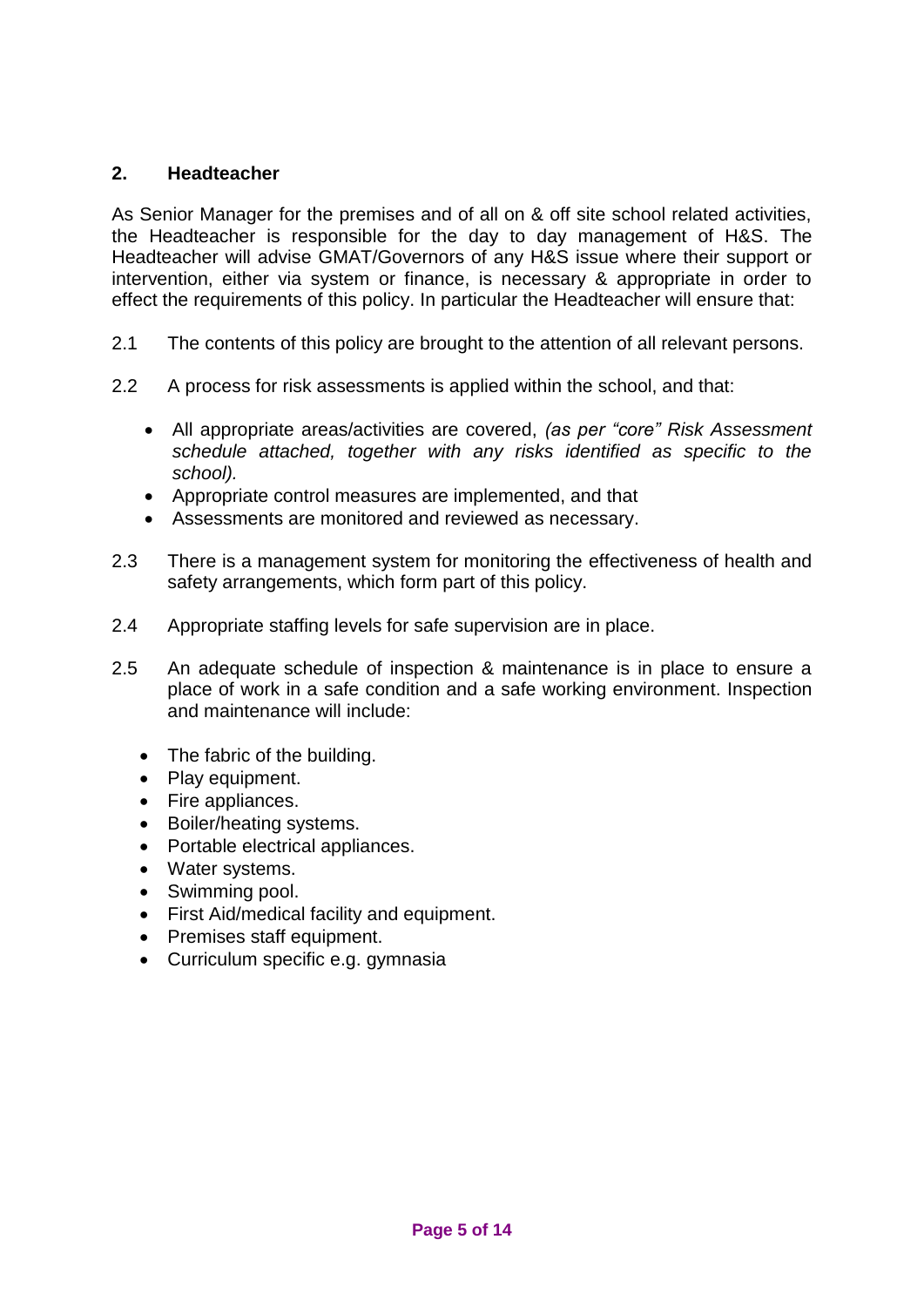- 2.6 An adequate needs analysis of H&S training is undertaken for school staff, and sufficient resources are put in place to ensure appropriate training is carried out. Appropriate training may include:
	- Headteacher H&S awareness
	- H&S Induction training (all new and temporary staff)
	- Emergency/Fire Training for the whole school community.
	- First Aid
	- Risk Assessment
	- H&S Coordinator
	- Lifting and Handling
	- Working at heights
	- Swimming pool operation

and any further specific H&S training identified by the training needs analysis as being necessary and appropriate.

- 2.7 Adequate and easily retrievable health and safety training records are available and up to date.
- 2.8 The school secures and maintains an arrangement for obtaining competent H&S advice as required by the management of H&S regulations.
- 2.9 A termly H&S report is provided to Governors.
- 2.10 The school cooperates and participates in GMAT monitoring and reporting of incidents.
- 2.11 A school's Educational Visits Co-ordinator is appointed and trained accordingly.
- 2.12 Contractors (including catering, cleaning and grounds staff) and other authorised visitors to the school are appropriately managed and monitored.
- 2.13 Appropriate procedures are in place for the reporting, recording, investigation and follow-up of accidents and incidents.
- 2.14 Emergency/Fire arrangements are formulated and reviewed as necessary and tested at least termly.
- 2.15.1 The fire risk assessment is reviewed every 18 months and updated if necessary/or whenever significant changes or building works might affect the means of escape.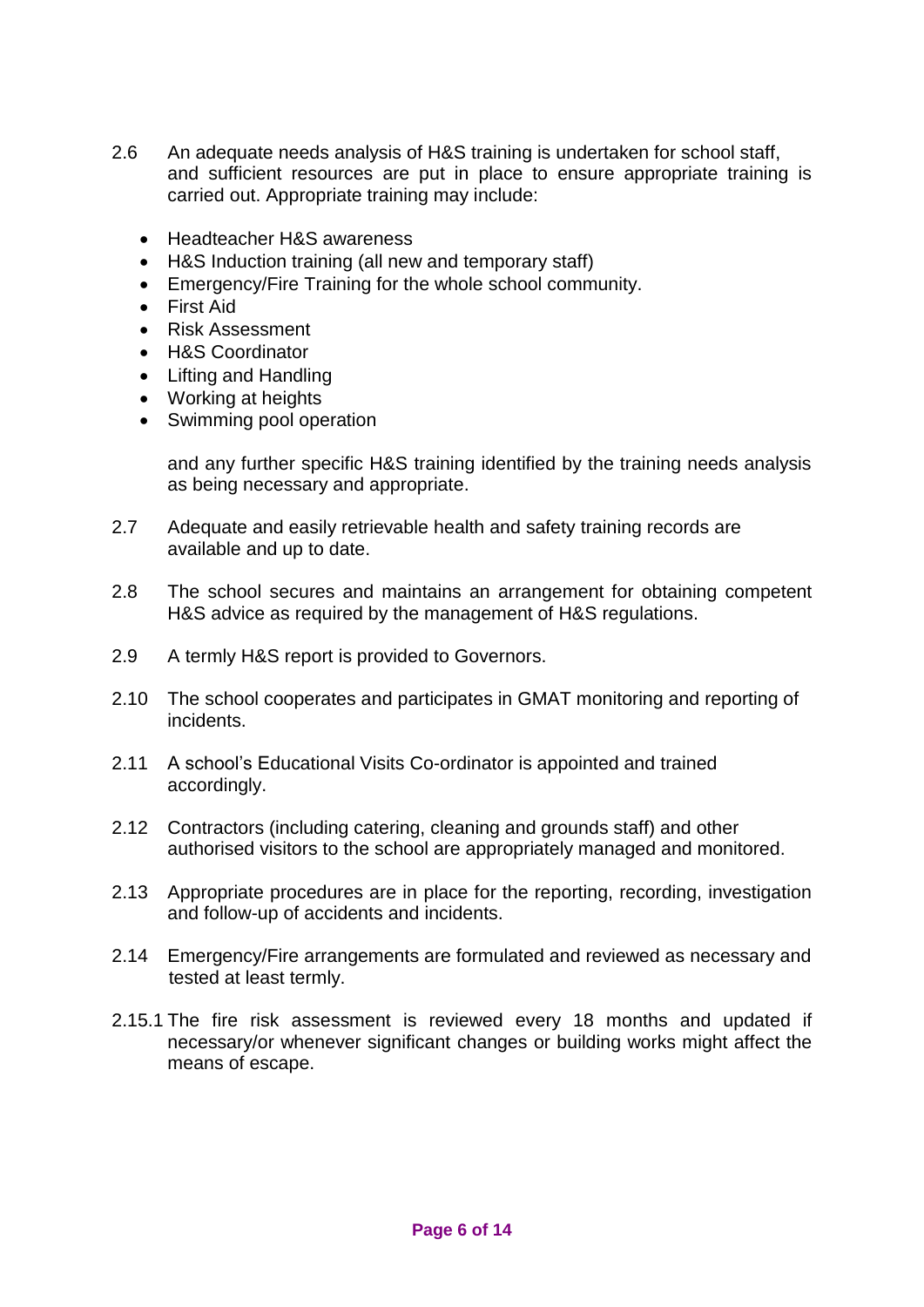2.16 An appropriate Deputy is suitably instructed to take day to day responsibility for H&S in the absence of the Headteacher.

The Headteacher may delegate functions to other or single members of staff (e.g. a H&S Coordinator) who may be tasked with the H&S administrative arrangements for ensuring the above responsibilities are complied with. The Headteacher will in any event retain the overall responsibility for ensuring that these responsibilities are carried out.

## **3. Deputy Headteacher**

The Deputy Headteacher will take on the above responsibilities in the absence of the Headteacher.

## **4. Line Managers**

Managers in charge of Curriculum Areas/Departments/Staff are responsible to the Headteacher for ensuring the application of this policy within the individual areas that they control. In particular line managers will ensure that:

- 4.1 The school's risk assessment process is applied within their area and that control measures are implemented in accordance with the assessment and monitored and reviewed accordingly.
- 4.2 All accidents and incidents occurring within their areas are reported, recorded & investigated in accordance with the school's procedure.
- 4.3 All persons they manage, or are responsible for, are aware of their specific roles in case of fire emergency.
- 4.4 Any equipment/appliance which has been identified as being unsafe is removed from service.
- 4.5 H&S inspections are carried out within their areas of responsibility within a timescale agreed with the Headteacher, and a report to the Headteacher is provided where necessary.
- 4.6 The H&S training needs of staff are identified and the Headteacher informed accordingly.
- 4.7 Staff are properly consulted on any matters that may affect their health or safety whilst at work.
- 4.8 New, transferred and temporary staff receive appropriate H&S induction training.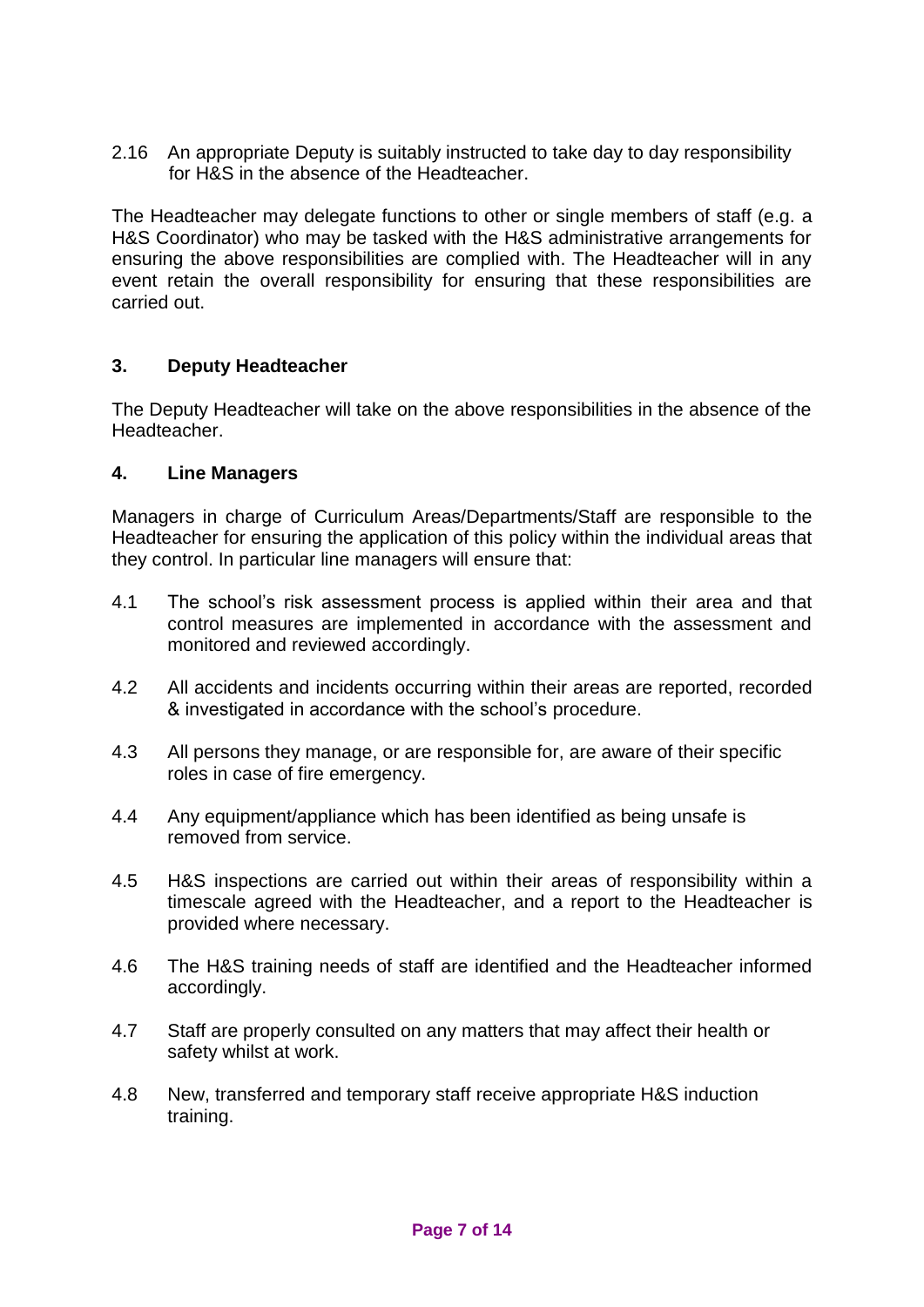- 4.9 First aid provision is adequate.
- 4.10 Pupils are given relevant H&S information and instruction.

## **5. Teaching Staff** [Including supply]

Teaching staff are responsible for the H&S of all pupils under their control and in particular must ensure:

- 5.1 Effective and appropriate supervision of the pupils that they are supervising.
- 5.2 That appropriate safety instructions are given to all pupils prior to commencing practical sessions.
- 5.3 That they are conversant with the school's H&S policy and any arrangements specific to their own department.
- 5.4 They know the emergency procedures.
- 5.5 Where relevant, that all personal protective equipment is suitable and in good condition prior to issue.
- 5.6 That, where relevant, safety devices such as machinery guards are in good condition and are used in accordance with good practice.
- 5.7 That they report any defective equipment to the relevant person.
- 5.8 All accidents and incidents are reported and reviewed or investigated.

### **6. Site Manager**

The Site Manager is responsible to the Headteacher/School Business Manager, and in particular will ensure:

- 6.1 The removal from service of any item of furniture, apparatus or equipment which has been identified as unsafe.
- 6.2 That any identified hazard is appropriately removed, isolated or contained as necessary to prevent danger.
- 6.3 That periodic H&S inspections are carried out at a timescale agreed by the Headteacher, paying particular attention to the building structure, services, access to/egress from the school, and the main circulation areas. (These may be carried out with others such as governors, H&S co-ordinator etc)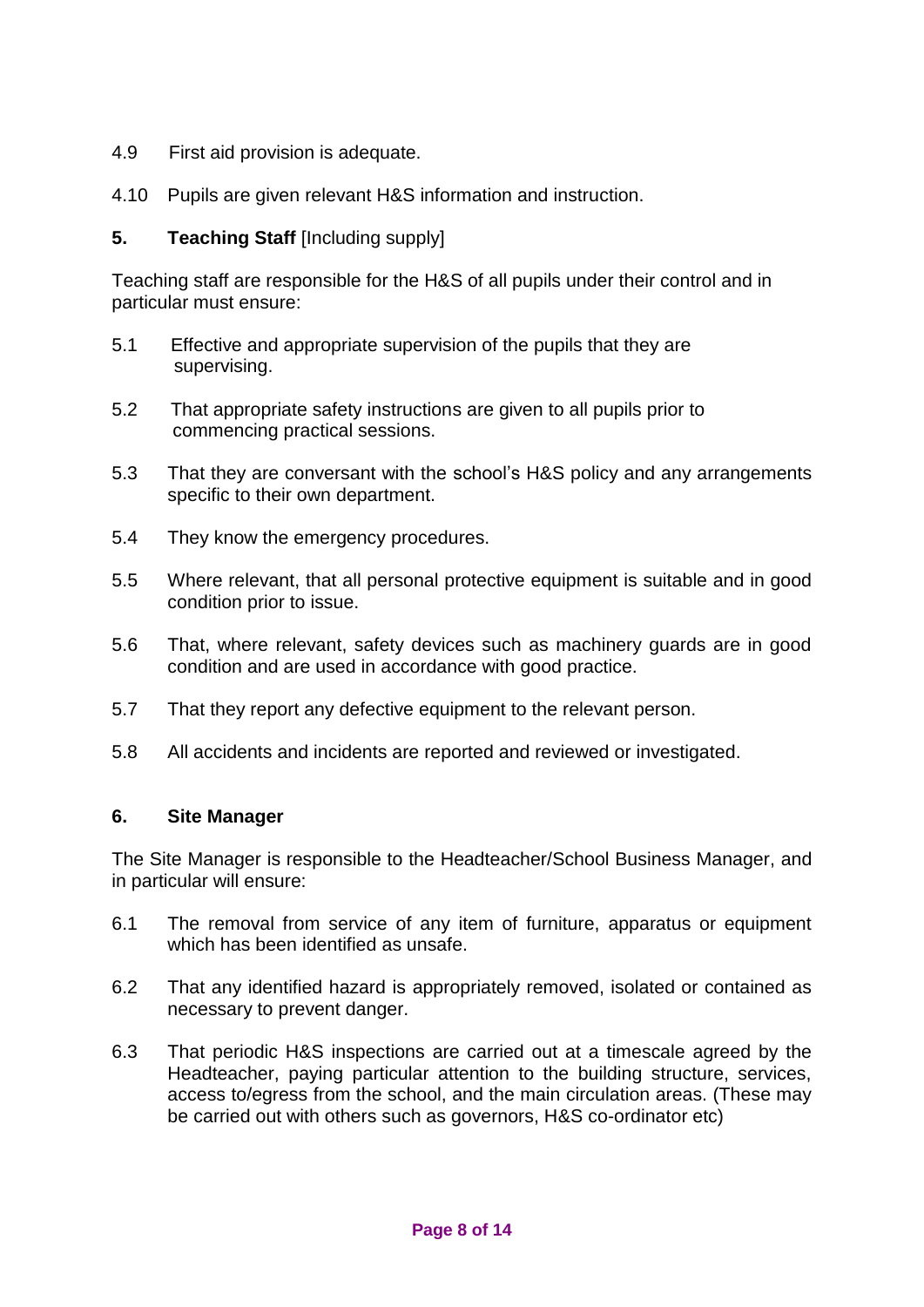- 6.4 That persons they supervise only undertake work for which they are competent.
- 6.5 That any personal protective equipment issued to staff is suitable for the task and that training is provided in the correct use of the equipment.
- 6.6 That all staff work in accordance with safe working practices issued by the school, the County Council etc.

## **7. Health and Safety Co-ordinator**

The Headteacher has appointed the School Business Manager as Health & Safety Coordinator to carry out H&S functions and maintain an overview of the H&S organisation & management of the school, and report to the Headteacher accordingly. Specific functions of the H&S Coordinator may include:

- 7.1 Having an overview of the school's H&S Policy and Arrangements, bringing amendments to the attention of the Headteacher where necessary.
- 7.2 Overseeing & supporting the school's Risk Assessment/Risk Management process and advising the Headteacher of any deficiencies.
- 7.3 Carrying out, with the Headteacher and others as appropriate, the school's accident/incident recording, reporting, and investigation arrangements.
- 7.4 Arranging termly evacuation drills and weekly fire alarm tests etc.
- 7.5 Advising the Headteacher and/or Greensand MAT of any defect in the state of repair of the building or its surrounds which is identified as being unsafe, and take whatever local action is necessary to minimise the risk until repairs can be arranged.
- 7.6 Arranging for the repair, replacement or removal of any item of furniture or equipment which has been identified as unsafe.
- 7.7 Co-ordinating regular health and safety inspections, ensuring all areas of the establishment and all activities are covered.
- 7.8 Reporting to the Headteacher any situation which is unsafe or hazardous to health and which cannot be remedied from readily available resources.
- 7.9 Liaising with and monitoring, as far as is reasonably practicable, the activities of contractors (including catering, cleaning and grounds staff), visitors and others on the site to ensure that any risks to the health and safety of staff and others are kept to a minimum.
- 7.10 Ensuring that all Senior Managers (including Heads of Departments) are kept informed of the names and details of those persons appointed to provide competent health and safety assistance.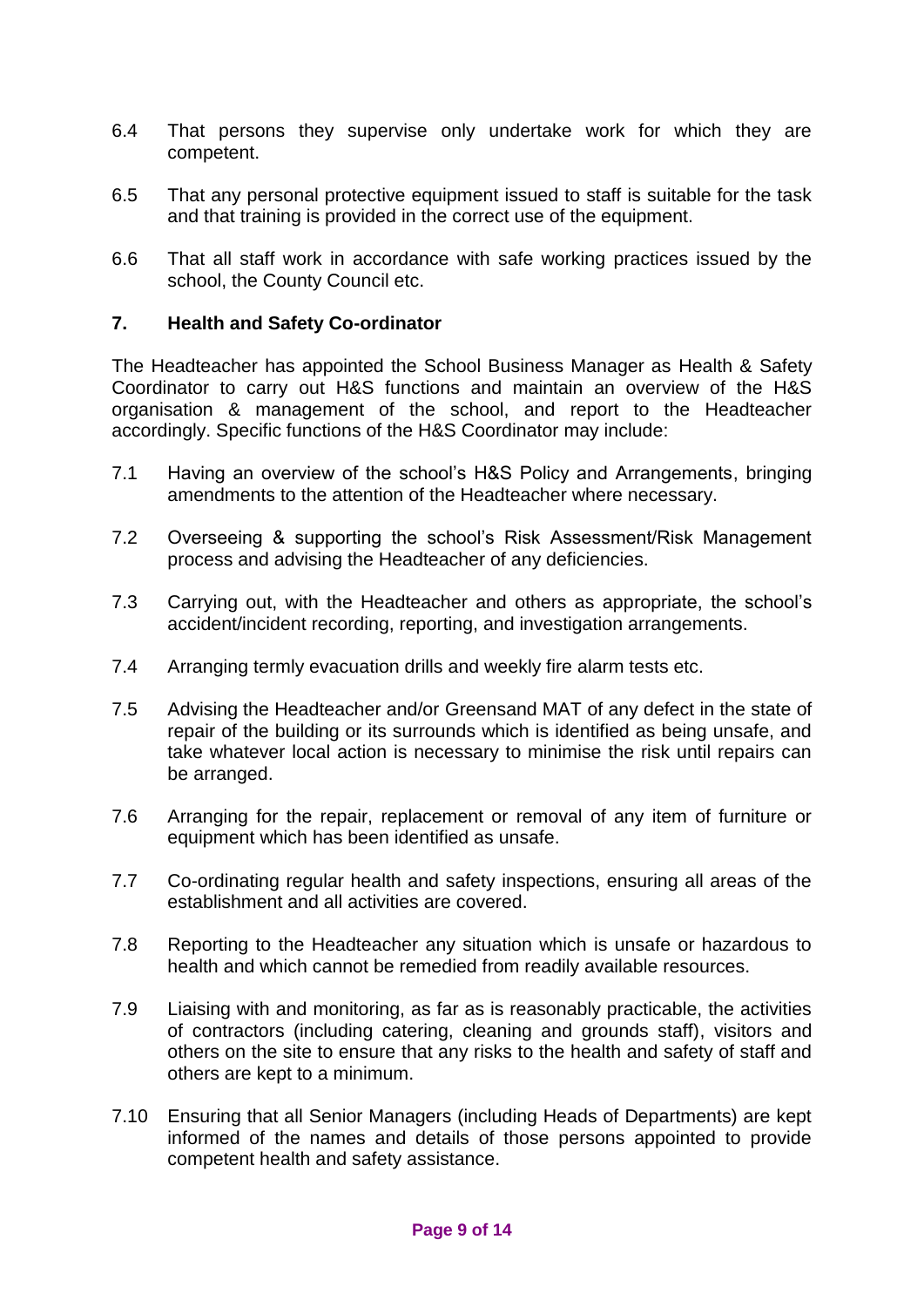## **8. All Employees** [including temporary & volunteers]

All employees are required to take care of their own health and safety whilst at work and that of others who may be affected by their actions.

Employees must also co-operate with the management of the school to ensure that all parties comply with their H&S responsibilites. In particular all employees must:

- 8.1 Participate in the school's risk assessment process and comply with findings.
- 8.2 Report any defects in the condition of the premises or equipment of which they become aware.
- 8.3 Report all accidents/Incidents in accordance with the school's procedure.
- 8.4 Be familiar with the procedure to be followed in the event of a fire/emergency.
- 8.5 Make use, where relevant, of personal protective equipment provided for safety or health reasons.
- 8.6 Follow all relevant codes of safe working practice and local rules.
- 8.7 Report any unsafe working practices to their Line Manager.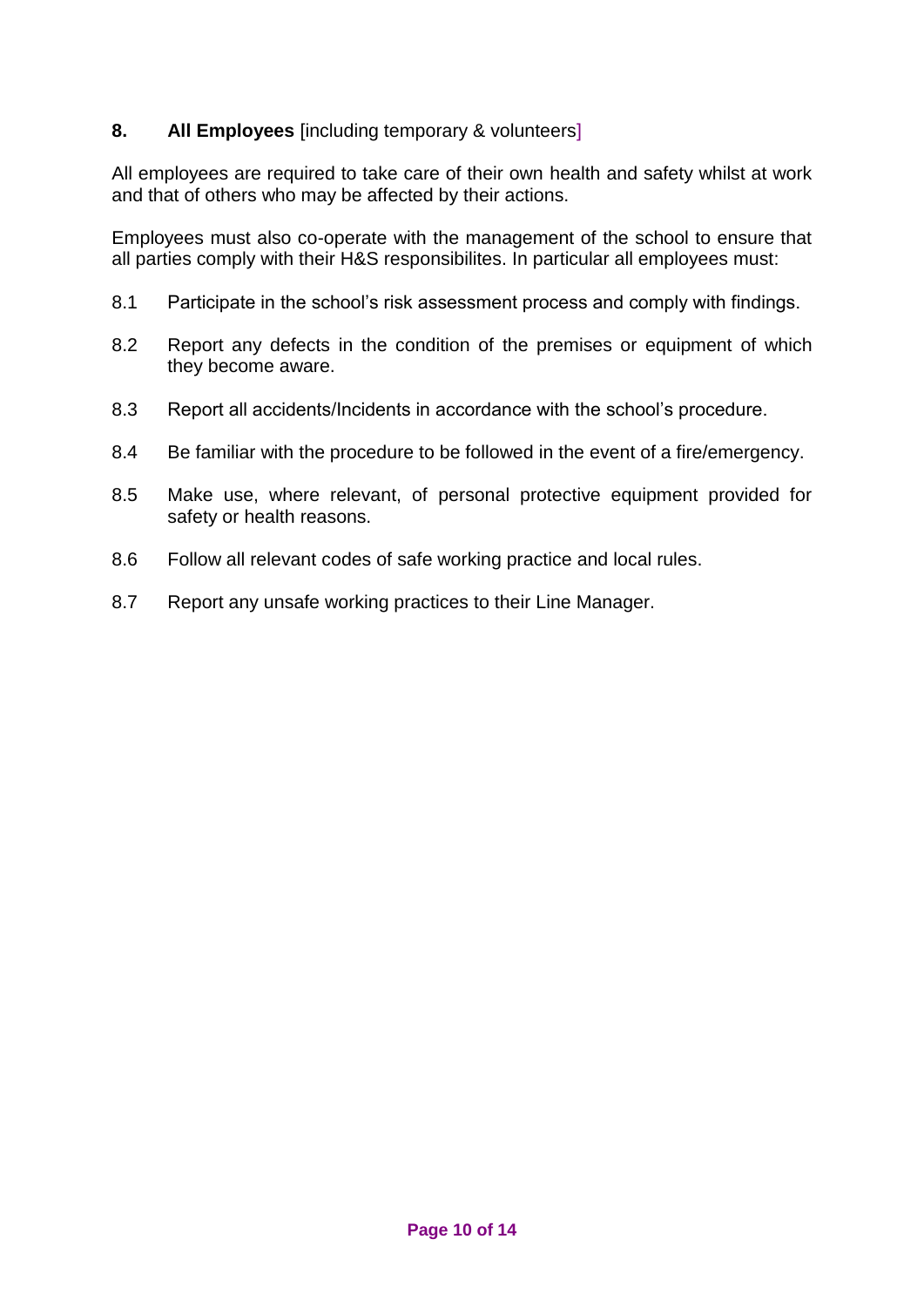## **Part 3: Arrangements and Procedures for Health, Safety and Welfare**

The following procedures and arrangements have been established within our school to eliminate or reduce health and safety risks to an acceptable level and to comply with minimum legal requirements:

#### **1. Access Control/Security**

Visitors are required to enter the school via the main entrance and sign the visitors' book, signing out of the book when they leave. All perimeter doors and gates are locked during the school day so that access to the playground and school building is only possible via the main entrance, which is controlled by a secure entry system. For emergency procedures following a security alert, see the school's Emergency Plan.

#### **2. Accident Reporting, Recording & Investigation**

Minor accidents are recorded in the Playground Accident books by Office Staff (or by MDSs at lunchtime). More serious accidents are recorded on form B1 510. Serious accidents are reported to the GMAT central team who will report to RIDDOR or to the Health & Safety executive if necessary. The School Business Manager (SBM) follows up any incidents/accidents to ascertain whether any action needs to be taken to prevent future occurrences.

#### **3. Asbestos**

The Site Manager (SM) is responsible for the Asbestos Survey Record, which is kept in his filing cabinet. When building works are planned, he ensures that contractors have sight of the survey. Staff have been instructed to report any damage to the Site Manager or SBM. In the event of accidental disturbance of asbestos the area would be sealed off as securely as possible and WYG Group, the Asbestos specialists recommended by SCC, would be called in. A re-inspection survey is carried out annually.

#### **4. Contractors**

Only Contractors that are known or recommended to the school are allowed on site. All Contractors used must have appropriate levels of expertise and insurance. The SBM is responsible for agreeing Health & Safety arrangements with contractors, for carrying out appropriate risk assessments and monitoring contractors' working methods.

#### **5. Curriculum Safety** [including out of school learning activity/study support]

Risk assessments are carried out by the teacher in charge of an activity. The SCC Guidelines for Educational Visits are followed and the Educational Visits Co-ordinator, has had the appropriate training. All staff who teach PE or Swimming have appropriate qualifications.

#### **6. Drugs & Medications**

See Supporting Children with Medical Conditions Policy.

#### **Electrical Equipment** [fixed & portable]

**7.** Electrical items are inspected visually every time they are used and any defects reported to the SBM. Portable appliances are tested regularly by the Site Manager depending on the appliance and fixed wiring tests are carried out every 5 years. – the test certificates being kept in the SBM's office. Staff are made aware that any personal electrical items brought into school have to be PAT tested.

#### **8. Fire Precautions & Procedures (and other emergencies )**

A Fire Risk Assessment is carried out and reviewed every 18 months or sooner in the event of any changes to the building structure. The SBM and SM have been on the appropriate fire risk assessment training. Fire drills are carried out termly. Fire fighting equipment is tested annually and the Fire alarm call points and bells are tested weekly by the SM on a rolling programme. The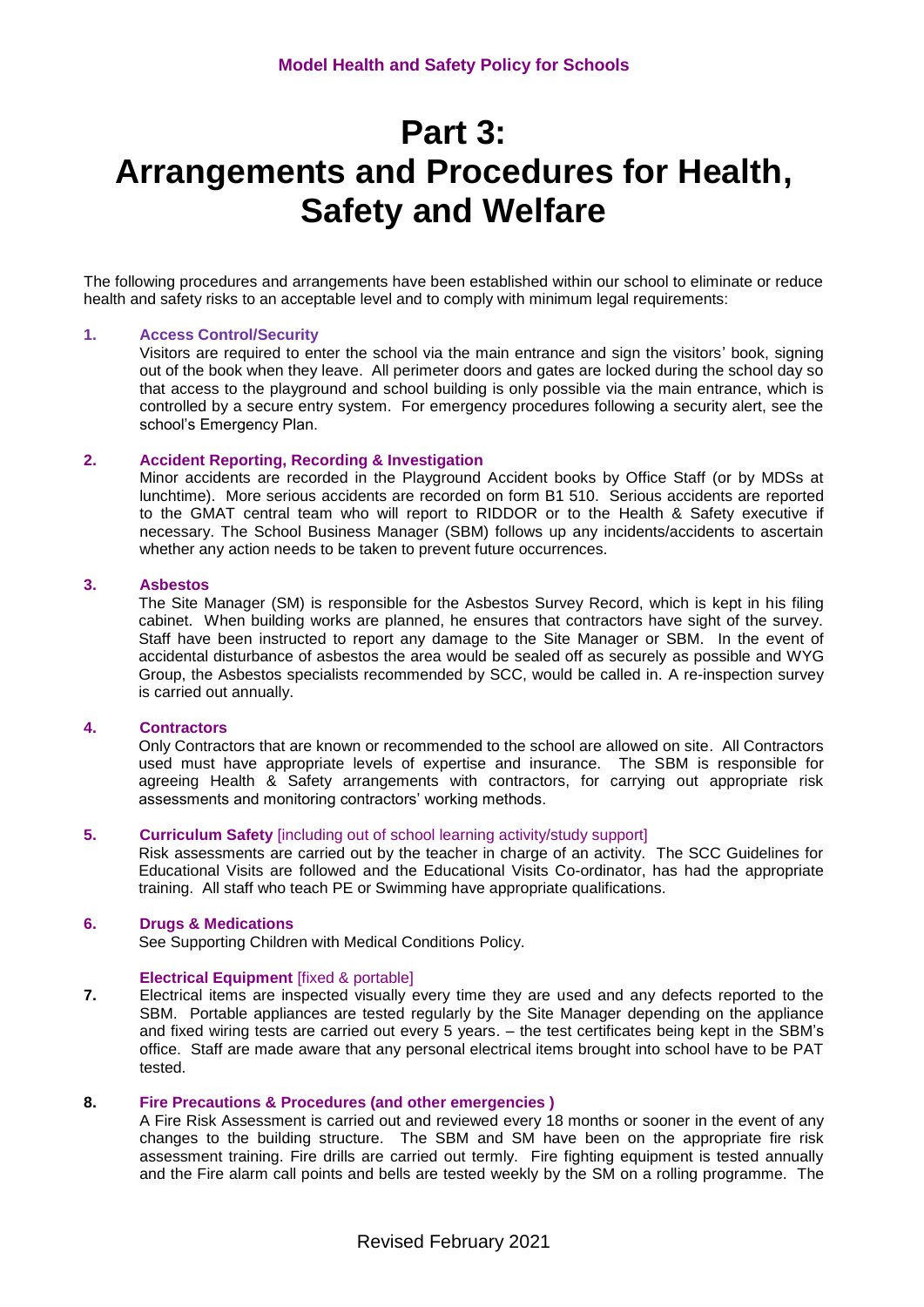Fire Alarm system and Emergency lighting are both inspected annually.

#### **9. First Aid**

All office staff and the majority of teaching assistants/midday supervisors receive First Aid training. Retraining takes place after three years. First Aid boxes are kept in the medical area by the office and are kept stocked by office staff. See Supporting Children with Medical conditions policy. A list of first aiders is kept in SBM's office

#### **10. Glass & Glazing**

All glass in external windows and doors is to the required safety standard.

#### **11. Hazardous Substances**

No hazardous chemicals are used for the curriculum. Only cleaning products recommended for use in educational establishments are used and caretakers and cleaning staff are trained in their use. Chemicals for the swimming pool are kept securely and used only by the SM who has had the appropriate training.

#### **12. Health and Safety Advice**

The school buys into the Health & Safety element of the Strictly Education Service Level Agreement and the SBM uses both its website and staff to obtain advice as necessary.

#### **13. Housekeeping, cleaning & waste disposal**

The SM is responsible for ensuring that the school is kept clean. The school uses the cleaning contract negotiated and managed by Strictly Education (see Cleaning Contract specification). Wet floors are mopped immediately by whichever member of staff is on hand and a 'wet floor' sign is displayed until the area dries. Broken glass and other sharp objects are wrapped in newspaper and placed immediately in the waste skip. The SM clears paths of snow and ice and spreads salt and grit when necessary. The waste skips are kept in a compound next to the boiler house and the recycling skips in the corner of the staff car park.

#### **14. Handling & Lifting**

The SM is trained in manual handling and does any lifting and moving that other staff cannot handle themselves. The school has a sack barrow which staff can use where appropriate.

#### **15. Jewellery**

The advice in the Surrey Schools' Health and Safety Manual is followed.

#### **16. Legionella Risk Assessment/Water Temperature Monitoring**

It is a statutory requirement that a risk assessment is carried out and reviewed regularly based on risk or whenever there is reason to believe that the current risk assessment is no longer suitable or sufficient. Routine water temperature monitoring is carried out on a weekly basis and logged appropriately by the SM.

#### **17. Lettings/shared use of premises**

Restrictions on use of areas and equipment are set down in the Terms & Conditions for Community School Premises (Form ED110) and in the 'School Rules for Hirers' issued to all hirers. The SM ensures that the premises are in a safe condition for a letting. Where the PTA organises a fundraising event, it is treated as a letting. They are responsible for any risk assessments, licences etc, with evidence being supplied to the school.

#### **18. Lone Working**

See 'Lone Working' risk assessment. Any staff member working alone to ensure SM is aware and to keep main entrance door shut. SM advised not to carry out high risk activity when working alone and to make someone aware when working on the swimming pool – should have mobile phone with him at all times in case of emergency.

## **19. Long Term Evacuation Plan**

See Emergency Plan.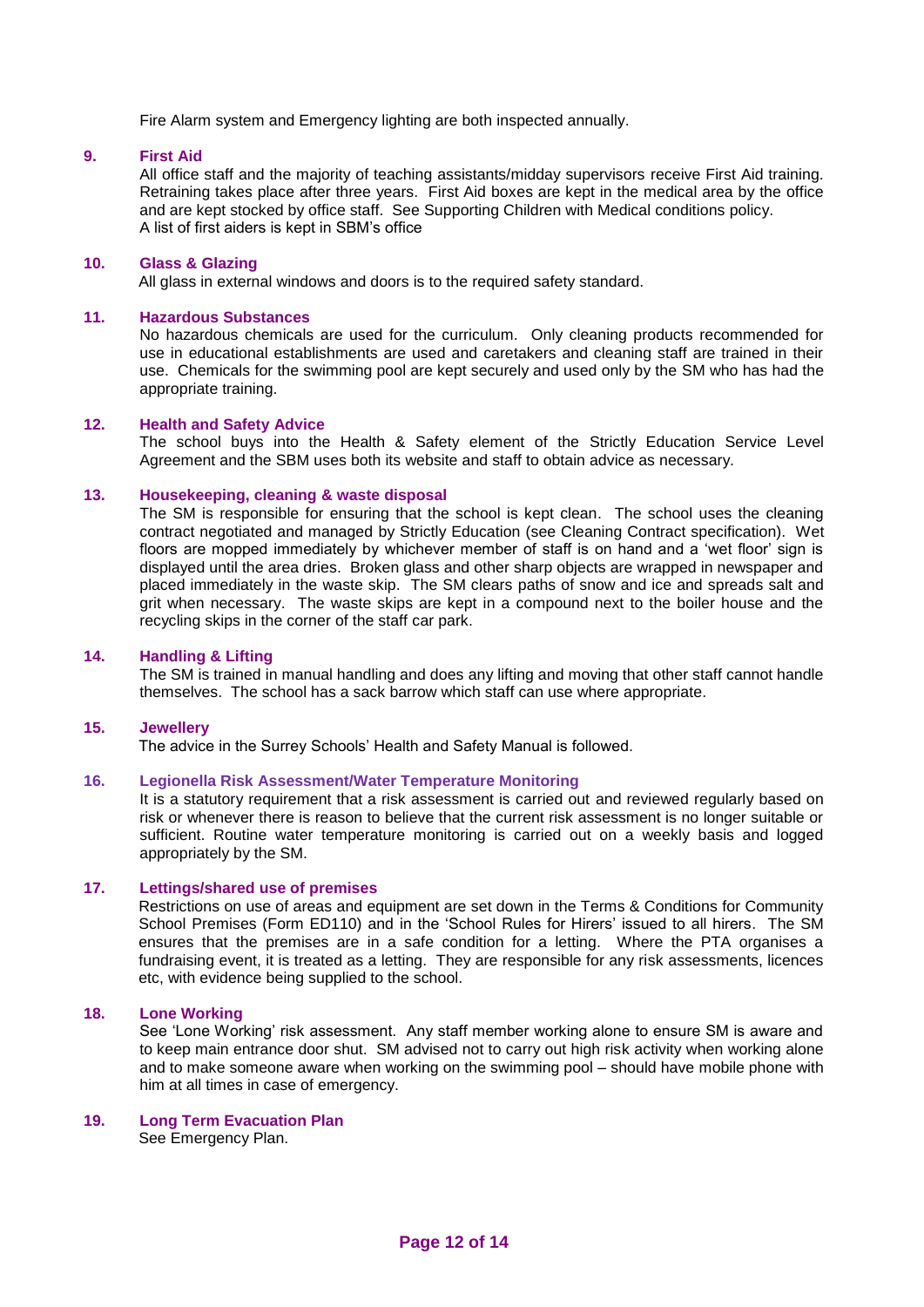#### **20. Maintenance / Inspection of Equipment**

See Premises Inspections/Servicing record in SBM's Premises File and Fire record book.

#### **21. Monitoring the Policy**

Governors carry out regular reviews of the school premises during which they periodically examine the accident books and health & safety concern forms.

#### **22. Personal Protective Equipment (PPE)**

All staff are provided with suitable equipment such as gloves, goggles, masks where appropriate.

#### **23. Playground Safety**

The school deploys an appropriate number of staff per day to support children at lunchtime, both in the lunch halls and outside in the playgrounds. Play equipment is inspected annually as part of Twelve15 PE Buyback which the school buys into. Any recommendations following the inspection are carried out by the SM or SBM. The Site manager walks around the site daily to check for any safety concerns.

#### **24. Reporting Defects**

Hazards/H&S concerns are reported to the SM and/or the SBM who will assess the necessary action to be taken in any situation.

#### **25. Risk Assessments**

The SBM carries out risk assessments for approval by appropriate staff and keeps a record of such assessments. RAs are reviewed when necessary.

#### **26. School Trips/ Off-Site Activities** See Educational Visits policy.

#### **27. School Transport**

Not applicable at present.

#### **28. Smoking**

No smoking is allowed anywhere on the school site.

#### **29. Staff Consultation**

Responsibility for Health & Safety comes under the remit of the Resources committee which meets termly. Appropriate staff share in the making of policies concerning health & safety and, on a day to day level, are encouraged to bring any suggestions/ concerns to a staff meeting or to the SBM. Any urgent concerns are reported via a H & S Concern Form (kept in staffroom and office) to the SM/SBM.

#### **30. Staff Health & Safety Training and Development**

All new members of staff are supplied with a copy of the SCC Health and Safety policy and leaflet. Induction of all new staff includes relevant H&S training such as fire evacuation, sheltering drill, working at height guidance and how to report an accident or H&S concern.

#### **31. Staff Well-being / Stress**

The school recognises the importance of promoting a healthy Work/Life balance and there are discussions concerning staff well-being at performance management meetings. The school has developed a Health & Well-Being package to promote joint activities/exercise for staff to help counteract feelings of stress and improve health overall. It buys into an OH service as well as an EAP package which all staff are encouraged to take advantage of. The school also has an Absence Management policy which the school will follow in the event of stress-related absence.

#### **32. Supervision** [including out of school learning activity/study support]

Children are supervised from 8.40 a.m. (or from 7.40am if in Dawn Rangers or pre-school club) and until they leave school at the end of the day at 3.05pm or 3.20pm, by teachers, teaching assistants, midday supervisors, office staff, volunteers (or until 6pm if attending Dusk Rangers session or after school club), all of whom have been appropriately checked by the Disclosure and Barring Service. See Educational Visits policy for ratios for school trips.